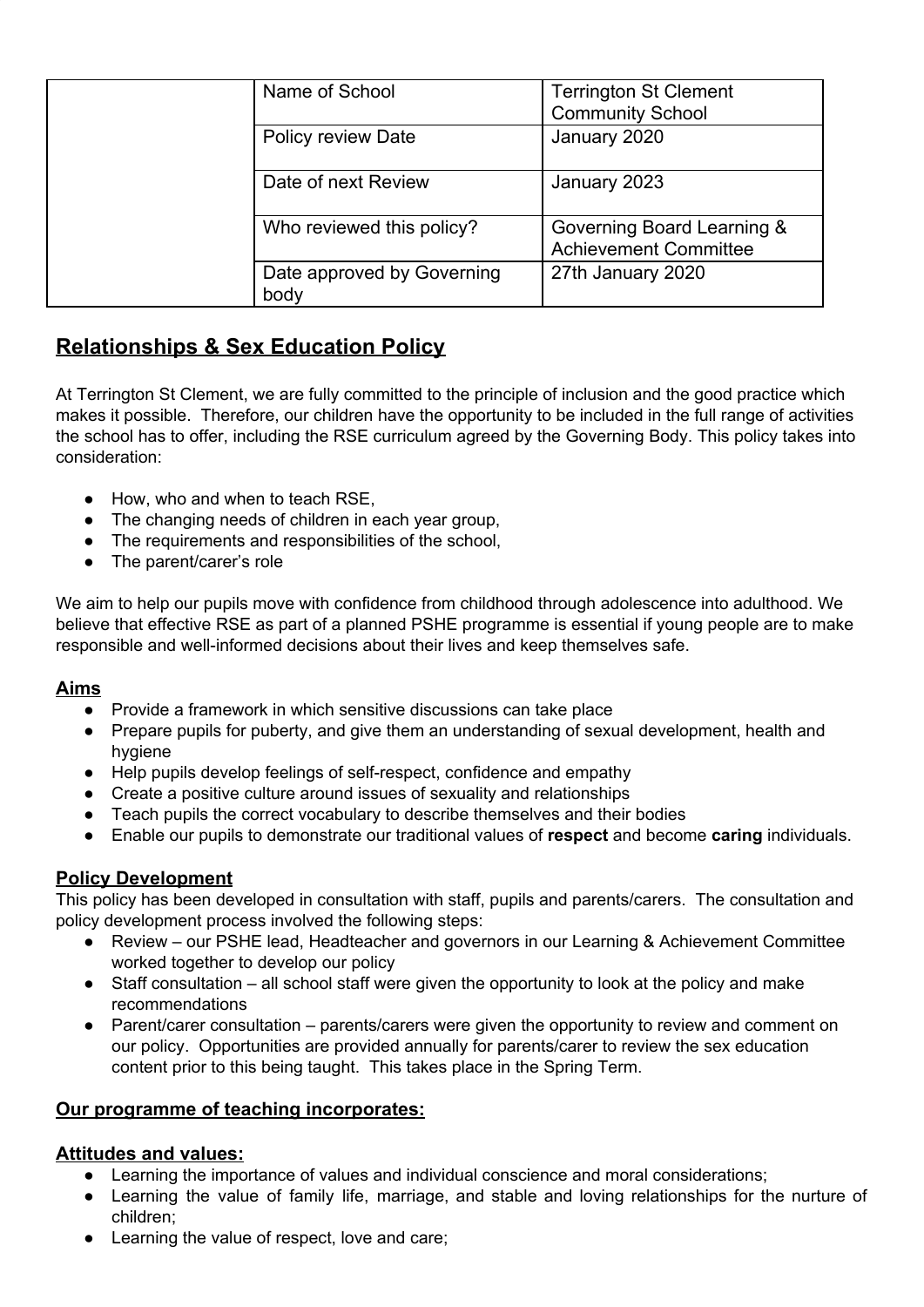- Exploring, considering and understanding moral dilemmas; and
- Developing critical thinking as part of decision-making.

# **Personal and social skills:**

- Learning to manage emotions and relationships confidently and sensitively;
- Developing self-respect and empathy for others;
- Learning to make choices based on an understanding of difference and with an absence of prejudice;
- Developing an appreciation of the consequences of choices made;
- Managing conflict; and
- Learning how to recognise and avoid exploitation and abuse.

### **Knowledge and understanding:**

- Learning and understanding physical development at appropriate stages and how to look after our bodies through good hygiene, healthy eating and exercise.
- Understanding human sexuality, reproduction, emotions and relationships;

# **How will the RSE policy be implemented?**

Terrington St Clement Community School provides a programme as part of the PSHE framework in addition to the National Science Curriculum topics. RSE is set in the context of self-esteem and responsibility for the consequences of one's actions.

Effective RSE is achieved through a whole-school approach, which ensures the school's policy is appropriately set for the age and maturity of the pupils. This includes: involving parents and carers; giving staff appropriate training and support; and ensuring that pupils' views are listened to.

The whole school takes its objectives from the Christopher Winter Project (CWP) scheme of work. RSE is taught intensively for three weeks during the Spring Term (four weeks for Year 6). However, this is an ongoing topic which can be explored by pupils in different curriculum areas throughout the year including our weekly 'Learn to Thrive,' sessions. As part of this programme of study, our pupils also learn about the [NSPCC](https://www.nspcc.org.uk/preventing-abuse/keeping-children-safe/underwear-rule/?utm_source=vanity&utm_medium=vanity&utm_campaign=2016+pants) PANTS message and how to keep themselves physically safe. Online safety is taught regularly throughout our Computing Curriculum and explicitly during Internet Safety Day to raise awareness of keeping safe on line.

# **Our RSE programme will cover the following objectives:**

#### **Foundation Stage Objectives**

- To consider the routines and patterns of a typical day
- To understand why hygiene is important
- To recognise that all families are different

#### **Year One Objectives**

- To understand some basic hygiene principles
- To know that babies become children and then adults
- To know the differences between boy and girl babies
- To explore different types of families
- To know who to ask for help

# **Year Two Objectives**

- To identify some differences between males and females
- To introduce the concept of gender stereotypes
- To know some differences between male and female animals and that a male and female is needed to make a new life
- To be able to name the male and female body parts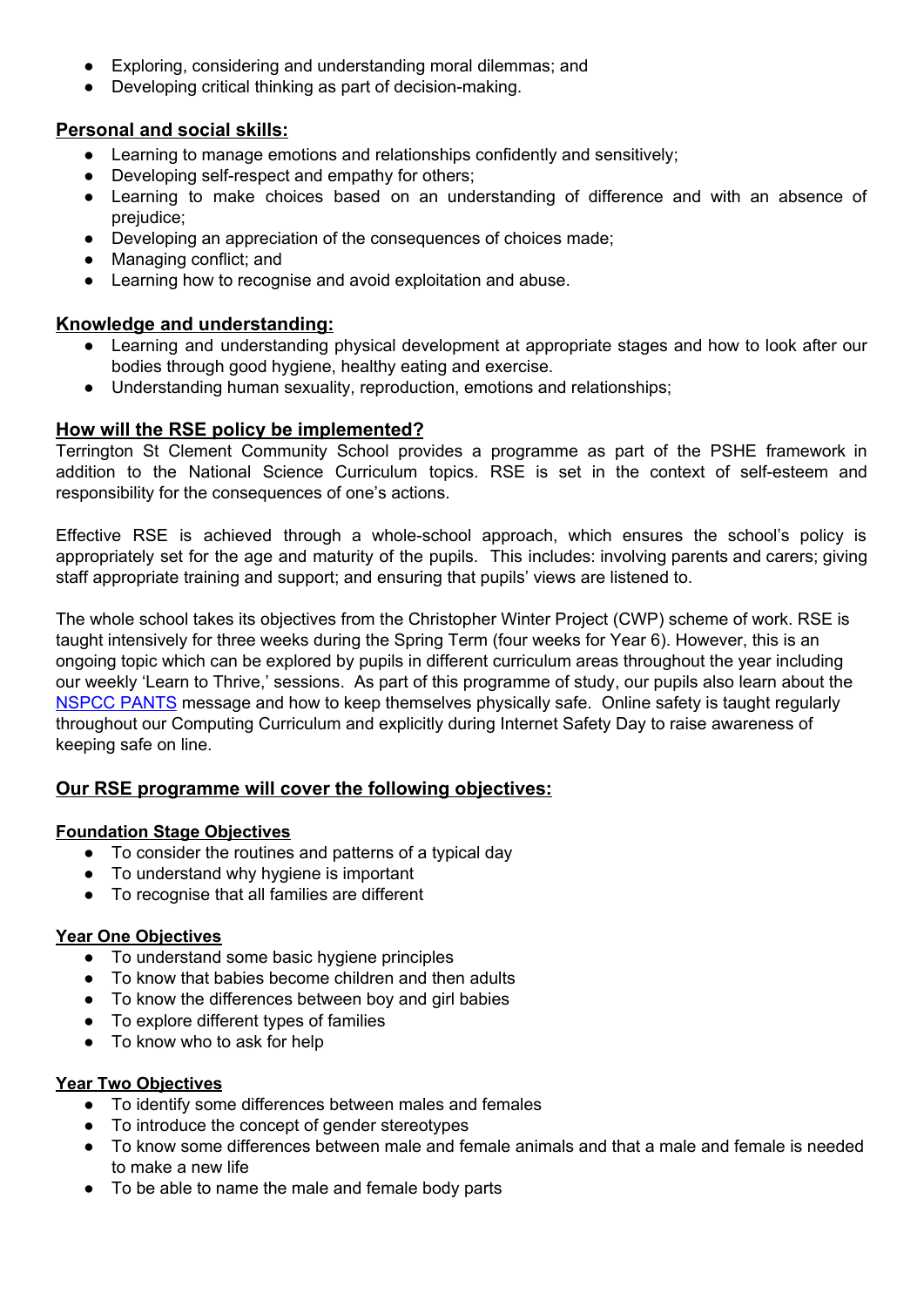## **Year Three Objectives**

- To know the differences between males and females and name the body parts
- To understand personal space
- To identify different types of touch that people like and do not like
- To explore different types of families
- To know who to go to for help and support
- To know the virtues essential to friendship.

## **Year Four Objectives**

- $\bullet$  To describe the main stages of the human lifecycle (baby toddler child teenager adult elder)
- To identify some basic facts about puberty
- To know about some of the physical and emotional changes that happen in puberty

#### **Year Five Objectives**

- To explore the emotional and physical changes occurring in puberty
- To know how to manage the changes that occur during puberty
- To understand how puberty affects the reproductive organs
- To explore ways to get support during puberty

#### **Year Six Objectives**

- To know how and why the body changes during puberty
- To explore different physical and emotional behaviour in relationships
- To explore negative and positive ways of communicating in a relationship
- To know how to keep safe online
- To understand the process of conception and pregnancy

#### **Delivery of the Curriculum**

- The RSE/PSHE programme will be delivered during timetabled sessions by class teachers.
- The teaching methods will be varied and include discussions worksheets, books/stories, group work and drama activities.
- RSE lessons will generally be taught in mixed gender classes, although some question-answer sessions may be delivered in single sex groups in year 6.
- Children with special educational needs and learning difficulties will be included in RSE with activities etc. differentiated according to individual need.
- A range of appropriate resources will be used to support the delivery of the RSE programme. Resources used for RSE teaching will be made be available for parents to view prior to teaching.
- Class teachers should endeavour to answer pupil's questions honestly and appropriately. The class teacher should use their discretion to answer questions appropriately, seeking a different time/ place if necessary or referring the question to a more appropriate adult e.g. a parent/carer.
- The RSE programme will be evaluated through discussion with teachers.
- It is ensured by the PSHE Coordinator and Head Teacher that staff are comfortable teaching the content of RSE programme and that relevant support/training is provided.
- Teachers cannot offer children confidentiality and must report anything of concern to the Head teacher, who will act appropriately and follow guidelines set out in the school's Safeguarding & Child Protection Policy.

# **Provision for Pupils with SEND**

As with all school provision, we will endeavour to make reasonable adjustments to our curriculum so that those pupils with SEND who may find it difficult to access the content of these lessons are supported to do so at an appropriate level. This will be decided in consultation with their parents/ carers.